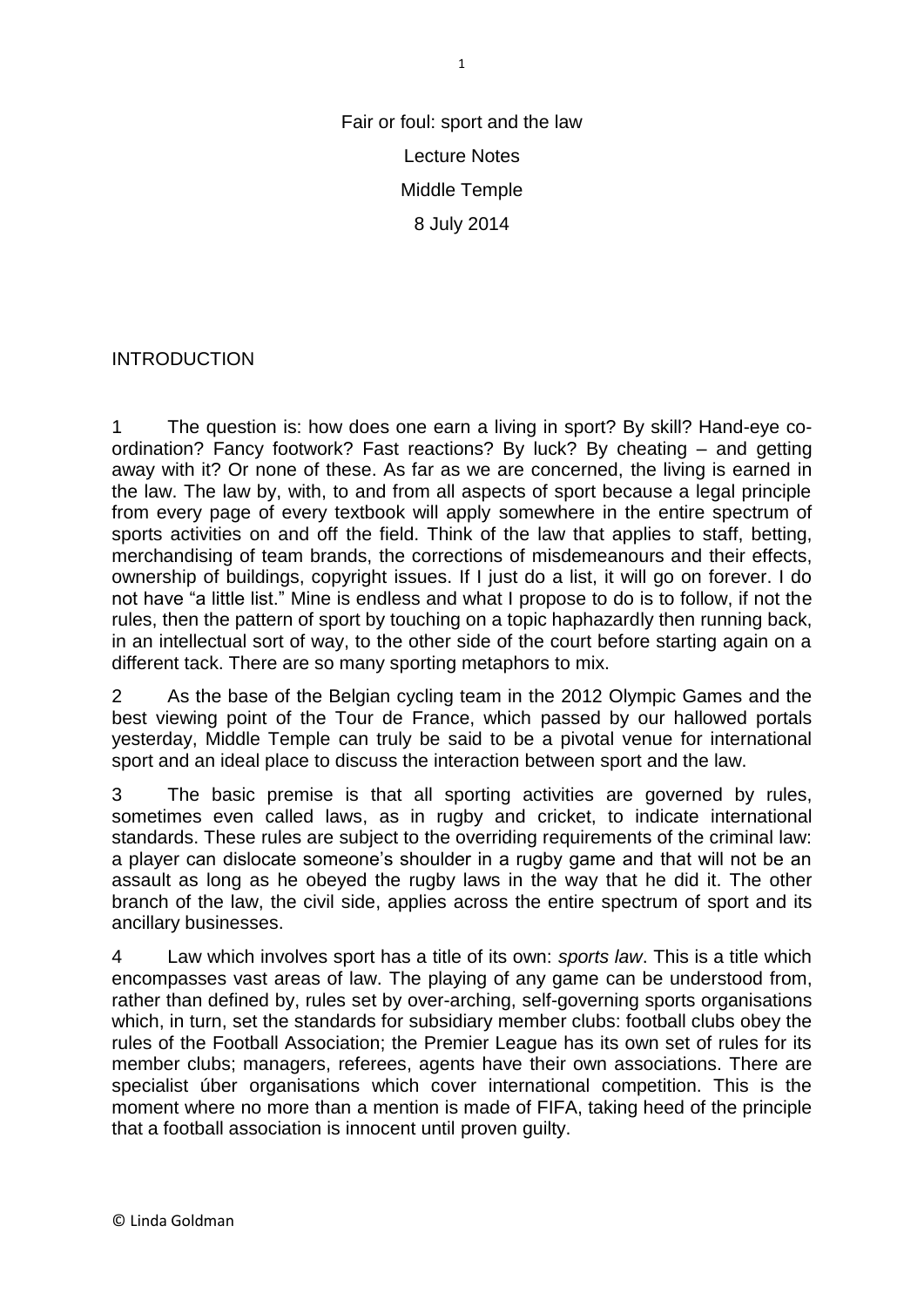### PLAYING FAIR

5 Sport embodies the principles of fairness, or it should. This means playing on the metaphorically even playing field. Excellence should only be achieved by hard work, not by artifice. However, there is a fearsome undercurrent of doping in sport as one element of cheating. Those who take drugs which might even be lawful in any non-competitive scenario but are on the long list of drugs which are banned by national and international sporting organisations and drug control associations are likely to be deemed as cheats. Athletes obtain sporting advantage by taking performance enhancing drugs. The icon of drug abuse in sport, Lance Armstrong, is said to have done more to clean up the sport than all the policing carried out by the World Anti-Doping Agency (WADA) or local agencies such as In the UK where antidoping and monitoring processes are subject to regulation by UK Anti-Doping<sup>1</sup> (UKAD).

6 Athletes are not barred from taking therapeutic drugs but they are barred from competition unless they have a Therapeutic Use Exemption (TUE) certificate. This allows them to use an otherwise banned drug for the treatment of a certified, legitimate medical condition. The Global Drug Reference Online<sup>2</sup> system shows at a glance whether a TUE should be sought and this is not an area where an athlete should take any chances. Treatment without approval by the use of any medication should only be started without a TUE in an emergency situation such as an asthma attack or an acute allergic reaction and even them a retrospective application must be made. The application for exemption in national sport is made to UKAD. Random testing is the rule of the game and competing athletes are required to keep their clubs informed of their whereabouts at all times so that they can be called for random tests. This is in addition to routine testing,

7 Even so, drugs are one of the main ways of cheating to enhance performance. Just a few months ago, UKAD banned a Welsh rugby-union player from competitive rugby for two years for taking anabolic steroids. Last week, the Court of Arbitration for Sport<sup>3</sup> (CAS), also known as TAS (Tribunal Arbitral du Sport), an organisation with power to fine, suspend or ban athletes from their particular sport, partially upheld the appeal of a Belgian judoka against the finding of the Executive Board of the International Judo Federation (FIJ) that she had violated an anti-doping rule by taking cocaine. On the facts, she had taken cocaine but had been the victim of sabotage. Her victory in the 2013 world championships remained annulled since, as a matter of fact, she had taken the drug at the time of the competition but the two-year ban imposed by the FIJ was revoked. CAS deserves a lecture an even a textbook of its own but the key element for consideration today is that it is the forum for resolving disputes ranging from those of a commercial nature in sport (e.g. a sponsorship contract) to appeals against national or sports organisation disciplinary sanctions.

8 Consider this: a suspension, even for a limited period of time, may have the effect of ending a sportsman's career. He or she will need a good lawyer to help*.* A

 $\overline{\phantom{a}}$ 

 $1$  www.ukad.org.uk

<sup>&</sup>lt;sup>2</sup> www.globaldro.co.uk

<sup>&</sup>lt;sup>3</sup> [www.tas-cas.org](http://www.tas-cas.org/) 20 questions about the CAS - an institution independent of any sports organization which provides for services in order to facilitate the settlement of sports-related disputes through arbitration or mediation by means of procedural rules adapted to the specific needs of the sports world.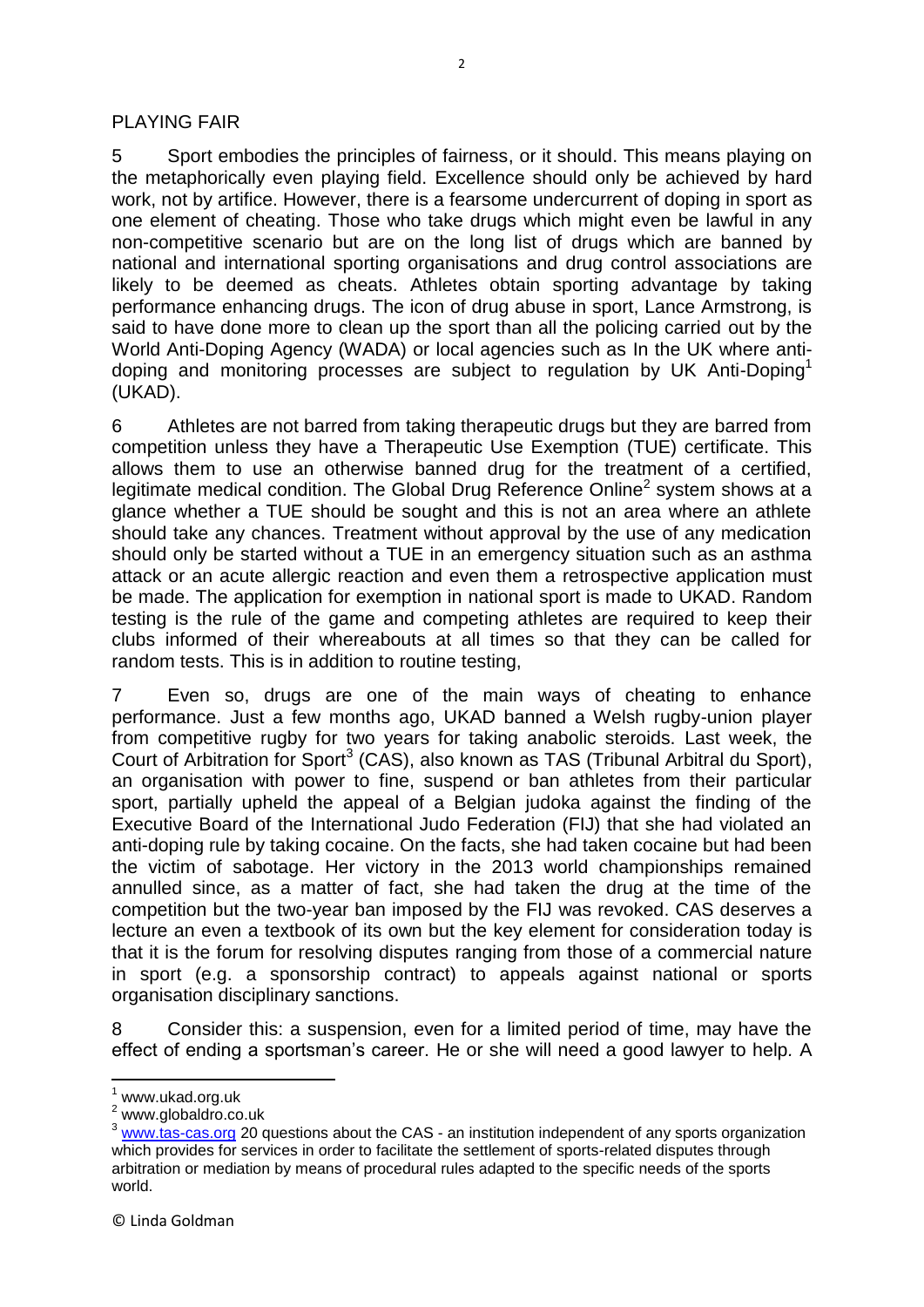finding of guilt by a sporting body for drug misuse may cause irrevocable damage to a sportsman's reputation so that, even if he is rehabilitated by completion of the period of suspension, any subsequent victories remain tainted by the suspicion that he may have had more help from substances than from training.

*Dwain Chambers (the sprinter), completed his 2-year athletics ban, given in 2003, for taking the performance-enhancing drug THG. He returned to competition, if not a sadder or a wiser man, perhaps one who found out that his own 2 legs could do just as well on a less proscribed diet. Although he qualified for the 2008 Beijing Olympics in the selection trials, the British Olympic Association barred him from selection under its bye-law 25 because of the serious nature of his doping offence. CAS overturned the Olympic ban on the grounds that it was not compliant with the WADA Code. The Daily Mail headline of 12 July 2008 sums it all up: "Chambers lays down the law now a judge must decide if drug cheat Dwain can take his place at Beijing Olympics."*

9 Sport is big business in so many ways and business relies on the assistance of lawyers. Apart from dealing with player and manager agents, there is sponsorship, the general running of a Club, the ownership of property, employment of staff (and by staff, I include management, players, trainers, maintenance people, clerical staff, matchday stewards – this is another list which is not little), sales (of merchandise and match tickets), travel, betting. All these, and more, are affected or controlled by areas of the law as we know it: contract, tort, law of property, the specialities of employment law, IP, competition, PI. These everyday legal areas do not encompass the glamour that goes with anything to do with sport. Sports cases carry an adrenaline surge that does not go with a small claim or slipping and tripping.

## DUTY OF CARE

10 The duty of care is a thread that runs right across all sporting activities, both on and off the pitch. Sport is a risky business, not just in the win-or-lose outcome. Stepping into the arena involves a degree of risk of injury. On the one hand, sporting activities require players to go voluntarily to that risk. Perhaps there is a boxer who has complained of being subjected to an assault when an opponent's fist made contact with his – or her – face. Perhaps a competitor has been injured in a wrestling match. And rugby? If a player comes off the pitch unmarked, he can't have played the game properly. Although, I am happy to tell you that law, as we know it, and rugby are combined in the activities of Wayne Barnes, a professional rugby referee and practising barrister (Lincoln's 2002).

11 Rugby, because it is seen as such an injury-prone sport, is a cue for mentioning that knowledge of the extent of the duty of care is widening. It is now an established medical principle that the sort of tap on the head that leaves a person unconscious even for a short period of time can have disastrous later effects. This is concussion. This has long been known in boxing but there are wider implications in sport generally. How long will it be before a footballer gets the idea that he should have been warned of the risks of heading a ball? Repeated short-term impact may have similar long-term effects to those of the big bang of one concussive experience. A football is a heavy article. Its momentum is colossal when hurled towards a fragile head and the effect of its impact at speed should not be underestimated.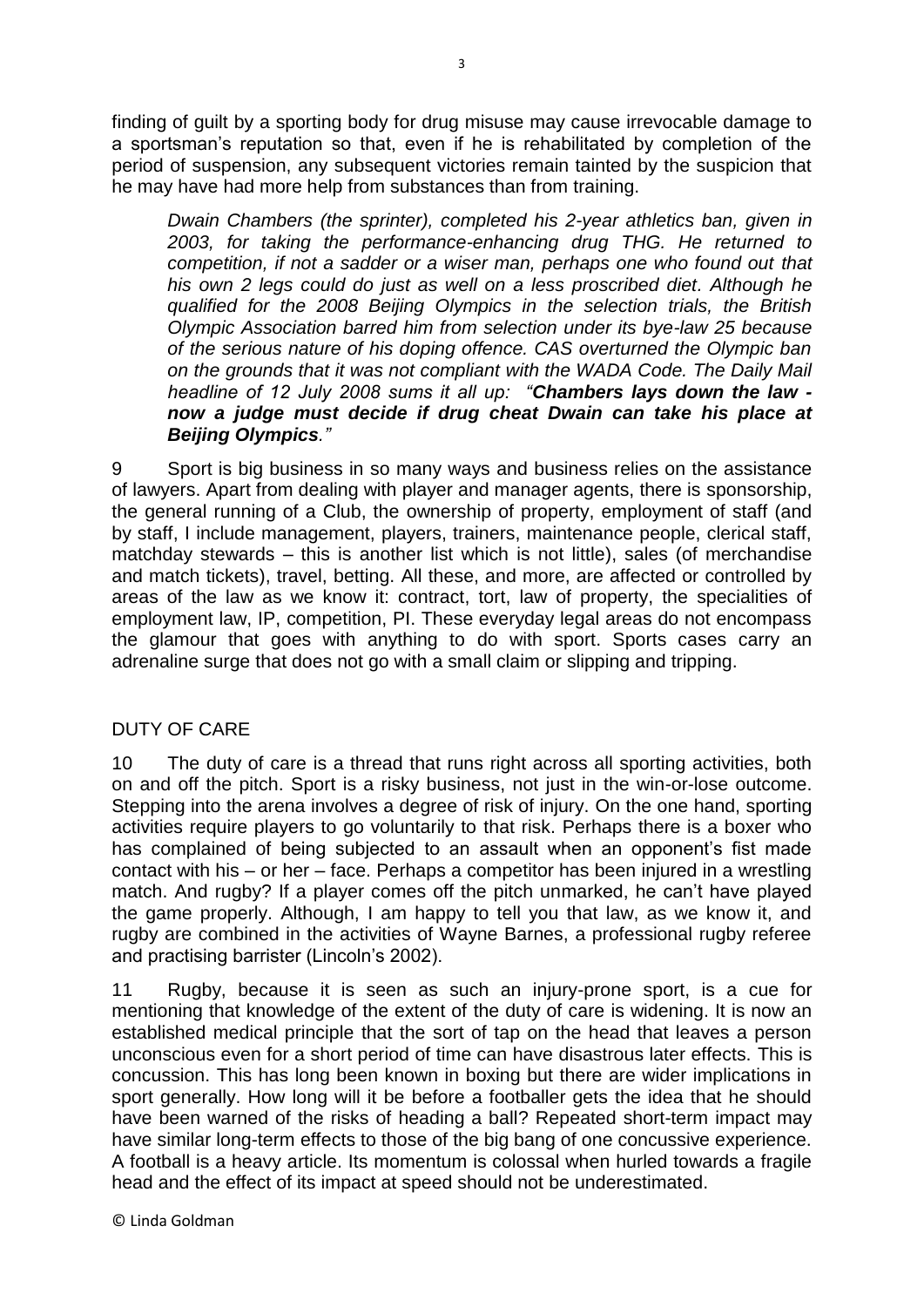12 The point is that the voluntary acceptance of risk only applies when players obey the rules and the relevant health and safety procedures, including appropriate training and appropriate on-pitch treatment of emergencies, are followed. Players who are injured when the rules are broken such as may happen in, say, a deliberate foul, may have a claim for personal injury against the assailant or even against the referee who failed to take appropriate action to prevent the incident.

13 Case law on negligence causing personal injury in sport:

13.1 In *Wooldridge v Sumner* [1963] 2QB 43, a case involving injury of a spectator (a photographer at a horse show), it was held that: "*If the conduct is deliberately intended to injure someone whose presence is known, or is reckless and in disregard of all safety of others so that it is a departure from the standards which might reasonably be expected in anyone pursuing the competition or game, then the performer might well be held liable for any injury his act caused.*" Thus, mere consent to the risk of injury was insufficient; there must be consent to the breach of duty in full knowledge of the nature and extent of the risk.

13.2 In *Smoldon v Whitworth and Nolan [1997] PIQR 177, CA*, the referee was held liable for injuries sustained by a 17-year-old rugby player whose neck was broken when the scrum collapsed on him. As serious spinal injury was a foreseeable consequence of the collapse of a scrum, the referee's failure to prevent the collapse amounted to a breach of the referee's duty of care. The claimant's voluntary acceptance of the risk of injury, applied only to the ordinary incidents that often occur in a game of rugby. He had not consented to a breach of duty by the referee whose duty it was to apply the rules and ensure, at least as far as possible, that they were observed by the players involved.

13.3 In *Allport v Wilbraham* [2004] EWCA Civ 1668, the claimant was rendered tetraplegic by a severe injury sustained during a rugby scrum. The allegation that there was negligent failure on the part of the referee to control the scrum in accordance with the Laws of the Game was not supported by the evidence.

## PARALLELS: THE SPORTS PERSPECTIVE

14 Sport and the law are competitive activities with the projected outcome of each encounter being a win. Except that, there are not too many draws in the legal process. Although we do have own goals such as losing out on costs where the award comes out as less than the offer to settle.

15 In law, every client wants to know that he has a percentage chance of winning, and this is a feature both of the criminal law and in civil law. The CPS will advise whether there is sufficient evidence for there to be a reasonable prospect of success in a criminal prosecution. Lawyers assess the prospects of success when litigants propose to bring or defend civil claims. Litigation, in all its forms, is a competition. The aim is to win and the referee, whether judge or jury, makes the decision. The underlying principle in sport and law is that of fairness. But the concept of fairness is a moveable feast. In this Magna Carta anniversary year, we are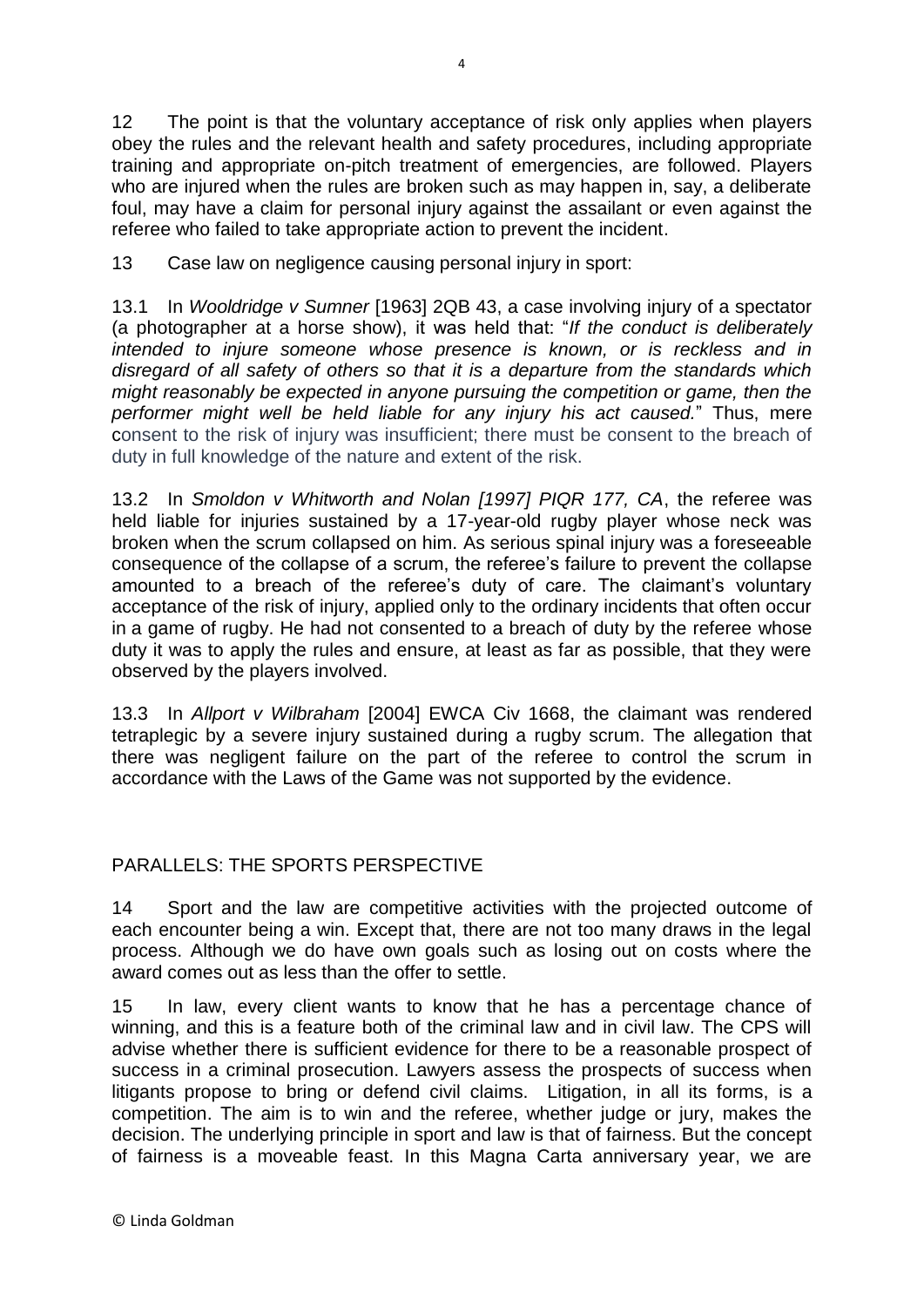reminded of the concepts of fairness which it embodies in relation to the law. But the laws of the land and the rules of sport change according to the times.

16 Go back in time to ancient Greece. The way of life, for the otherwise idle rich, obviously, involved much hard work at the gym, practice at the flinging of the discus and much throwing of javelins. Running and wrestling were not only popular but were established Olympic sports. Winning competitors received an "athlon", a prize. The word is the root of "athletics" and, although the prize may not have been financial in the stadion<sup>4</sup>, the winning athletes would be feted at home and given monetary rewards. There remains a degree of nostalgia about the effort that went into training in those ancient days and the concept of fair play. In the  $19<sup>th</sup>$  Century when some sports, of which football particularly comes to mind, were becoming professionalised, there was an upper-class concept of returning to what was called the Corinthian ideal in which fairness could only be achieved in amateur competition. Commercial sport was played for implicitly grubby, vulgar – indeed, distasteful – money. Amateur sport was played for love, enjoyment and mutual respect. The Corinthian ideal would not envisage penalties. How could one be awarded for an innocent mistake which, in a truly sporting environment it would have to be? In a sense, if followed through, the Corinthian ideal almost removes competitiveness. The example of ultimate fairness is that of the injured player being carried off and the other side sending one of its players to the bench so that the equal footing can be re-established.

17 The point of the Corinthian ideal is the untainted achievement of excellence wherein sport teaches genuine team spirit, respect for opponents, courage and all within the rules of the game. The 'Corinthian Spirit', defined for the eponymous Corinthian Football Club, set up in the 1880s, was that a player should have…

*'… learnt to control his anger, to be considerate to his fellow men, to take no mean advantage, to resent as dishonour the very suspicion of trickery, to bear aloft a cheerful countenance under disappointment, and never to own himself defeated until the last breath is out of his body.'*

18 Apart from that being an excellent framework for a closing submission, adaptable for many situations, perhaps that should go out as an aide memoire to Premier League players. It is true that it says nothing about refraining from biting your opponents but it seems that a few weeks' time off is a proper punishment for what, in any other language might be described as an unprovoked assault. For anyone who was not on this planet a couple of weeks ago, this is a reference to Suarez, an orthodontically challenged football player who might now have time to get his teeth straightened so that, were he in the future to land open-mouthed on an opponent, his dental prominences would not get him into trouble again. You will have noticed that the referee did not see the incident.

19 In a recent rugby union biting event, the RFU took no action against the alleged biter because even the bitee was not quite sure who had done it. As rugby players wear mouthguards, the forensic evidence would have been obscured but the Suarez indentations, apart from the act being captured on millions of screens around the world, would have been as characteristic as a fingerprint, had there been any doubt about their source. Which leads one to speculate idly as to how it is that such

 4 Stadion (Greek); stadium (Latin).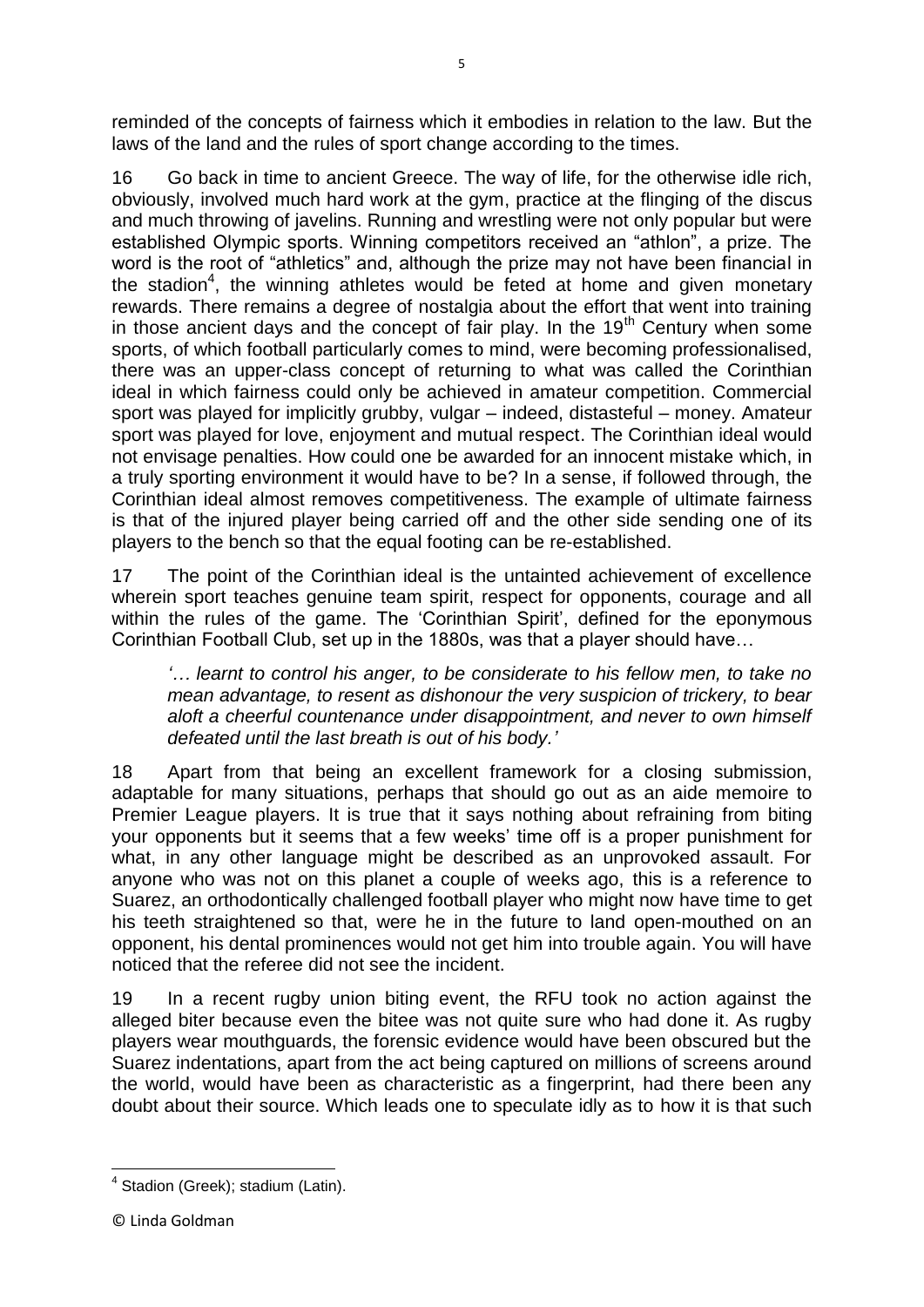an attack and his past history<sup>5</sup> make it possible for him to have a career in football at all. An informed guess could be that he is very good indeed at getting goals and, in George Orwell's words, "*Serious sport has nothing to do with fair play. It is bound up with hatred and jealousy, boastfulness, disregard for all the rules and sadistic*  pleasure in unnecessary violence. In other words, it is war minus the shooting.<sup>6</sup>"

20 Across all sports, champions and teams pit their skills against each other, which are not supposed to include the ability to perform gratuitous acts of violence. Even punching, where allowed, must be above the belt. Based on the premise that each game has its own rules and the sport will be played within those rules, the starting point is the level playing field: the differences should be in team or player skills, not a battle with the environment in which the sport is played. For all the notions of fair play, the expectations of players and audience are not high. The referee, linesmen, camera recordings, interlock to police the game. The assumption is that there is no longer any Corinthian ideal in which fairness would be ensured by the players. Compliance with the rules is achieved by the refereeing system and penalties apply to those who are caught breaking them. In an ideal world, a Corinthian sporting world, skill would be pitted against skill, apologies would be offered for the accidents which impede the opponents' progress on the route to winning and, to use football as an example, no red cards would be needed as the committer of the foul would simply leave the field, knowing and acknowledging his wrongdoing.

# PARALLELS: THE LEGAL PERSPECTIVE

21 The rule of law<sup>7</sup> was originally an Aristotelian concept. The late Lord Bingham $8$  defined the principle as meaning it is  $\degree$  ... better for the law to rule than one of the citizens." The law of the land supervenes the will of the ordinary citizen and no man is above the law. In practical terms, the courts will decide the rights and wrongs of any complaint, be it a complaint of the state against the individual (the criminal law) or complaints between individuals (civil law). Beyond the laws of the state are international laws which set out the standards to which states are expected to adhere in their dealings with each other in peace and war.

22 Whether nationally or internationally, it is not easy to opt out of the law. On the criminal side, an opt-out can result in any of a range of punishments: fines, custodial and non-custodial sentences and so forth. On the civil side, we have tended in the last few hundred years to veer away from the eye for an eye concept and to concentrate on financial compensation for the thousand ills to which the claimant is heir.

23 The referees of legal disputes are the judges in various tribunals and courts, with higher ranks of judges dealing with higher levels of compensation or damages and appeals against the decisions of lower-level judges. Although there is no optingout of the law, there are alternative systems of dispute resolution and sports bodies

**.** 

 $5$  (if the law reports of that most reliable of research sources, Wikipedia is right) attacks  $$ three other biting incidents and one racial abuse (against Patrice Evra) –

<sup>&</sup>lt;sup>6</sup> "The Sporting Spirit", 1945. George Orwell, Tribune, London.

<sup>7</sup> *An Introduction to the Study of the Law of the Constitution, 1885;* AV Dicey

<sup>8</sup> Thomas Bingham, Baron Bingham of Cornhill, 1933-2010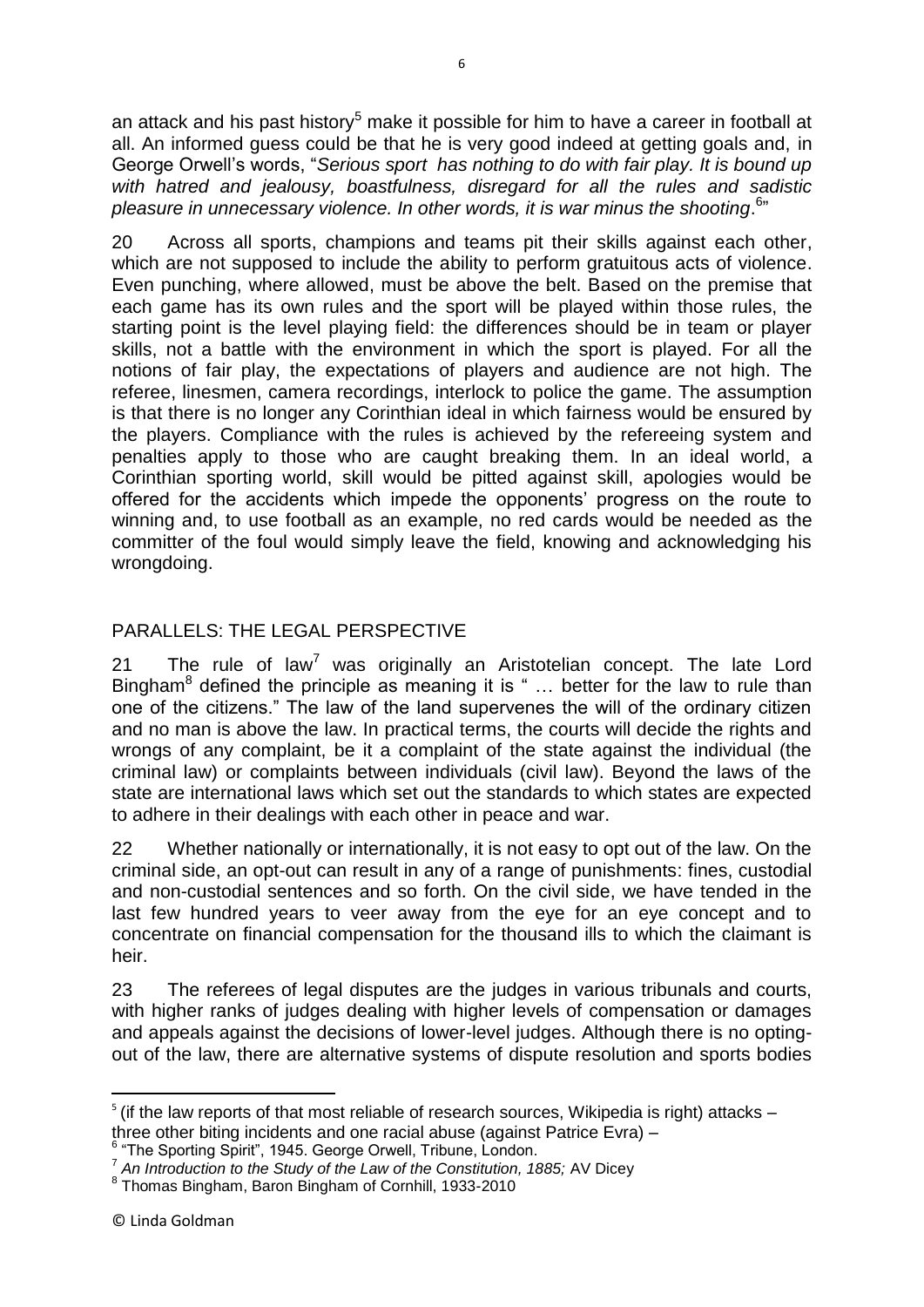tend to rely heavily on those. Hence, in the Suarez situation, the police were not called in to deal with the assault (probably too busy dealing with off-pitch riots), nor are they called in to deal with more local (UK) misdemeanours unless there is a public order issue, such as fans invading the pitch or a multiple player brawl. Instead of trawling through the courts, individual sports associations have their own quasijudicial processes which will determine how the offending sports-person will be dealt with. This does not preclude an injured person suing the person inflicting or being responsible for the injury he has suffered. Hence the claims brought against referees who are supposed to be ensuring that players play within the rules which are themselves designed to achieve safety.

24 What about sport in a lawless situation? In the Second World War, the Geneva Convention which operated to protect prisoners of war, was breached consistently by the Japanese, particularly in relation to the prisoners they held after the fall of Singapore. At best, many British and Commonwealth prisoners suffered inhumane treatment and many more were used unlawfully as slave labour, building the Burma Railway. The prisoners in Changi bear a special mention. In an essentially lawless environment where they had to stay alive by beating disease and malnutrition, they also tried to keep themselves fit and to entertain themselves. This was achieved by organising, playing and betting on sport. And doing so in accordance with strict rules. The Australians set up and trained teams to play the not ungentle game of Aussie Rules football. Over 7,000 prisoners made their way out of the camp, not as a mass break-out - the deterrent of penalty of death by firing squad or beheading was enough - but to see the matches. They had a season and a final at the end of the season. The Australian organisers of the tournament formed a "tribunal" with guidelines for dealing with players who transgressed and for dealing with crowd control. There was only one "incident" in the season and no problems with the supporters.

24 Betting on the outcome of any challenge was rife in Changi. The story is that, in the absence of horses or dogs, stables of frogs were established for racing. Betting was not only permitted and encouraged but underpinned the whole venture. The prisoners established Changi Frog Racing Club Rules, on a par with Jockey Club Rules. The WW1 precedent was that of scorpion-racing but frogs were less dangerous and more interesting, being more varied in appearance, speed and stamina. One race was found to have been "fixed" by the racing steward having pricked it with a pin to make it leap off to a phenomenal start. The CFRC Committee imposed what turned out to be a life ban on the "owner" by forbidding him from attending the next race meeting in any role but a spectator. Then there was the English finder of frogs from the swamp near the camp who was therefore designated as the trainer. He allowed punters to inspect the frogs before placing bets with the bookmaker. A fellow prisoner placed a huge bet on the most rank of outsiders, a pallid, flaccid and apparently moribund frog. On the race day, the animals were set up on the track and released from their traps, ready to chase the lure of a huge dragonfly. The rank outsider did a mighty leap, collared the lure and jumped out of sight before the others had even started. The punter who had bet on him cleaned out the entire kitty and more. The bookmaker had to pay off the outstanding debt for months to come. The punter was an expert biologist in civilian life and had spotted the frog as being one of a breed with exceptional athletic abilities.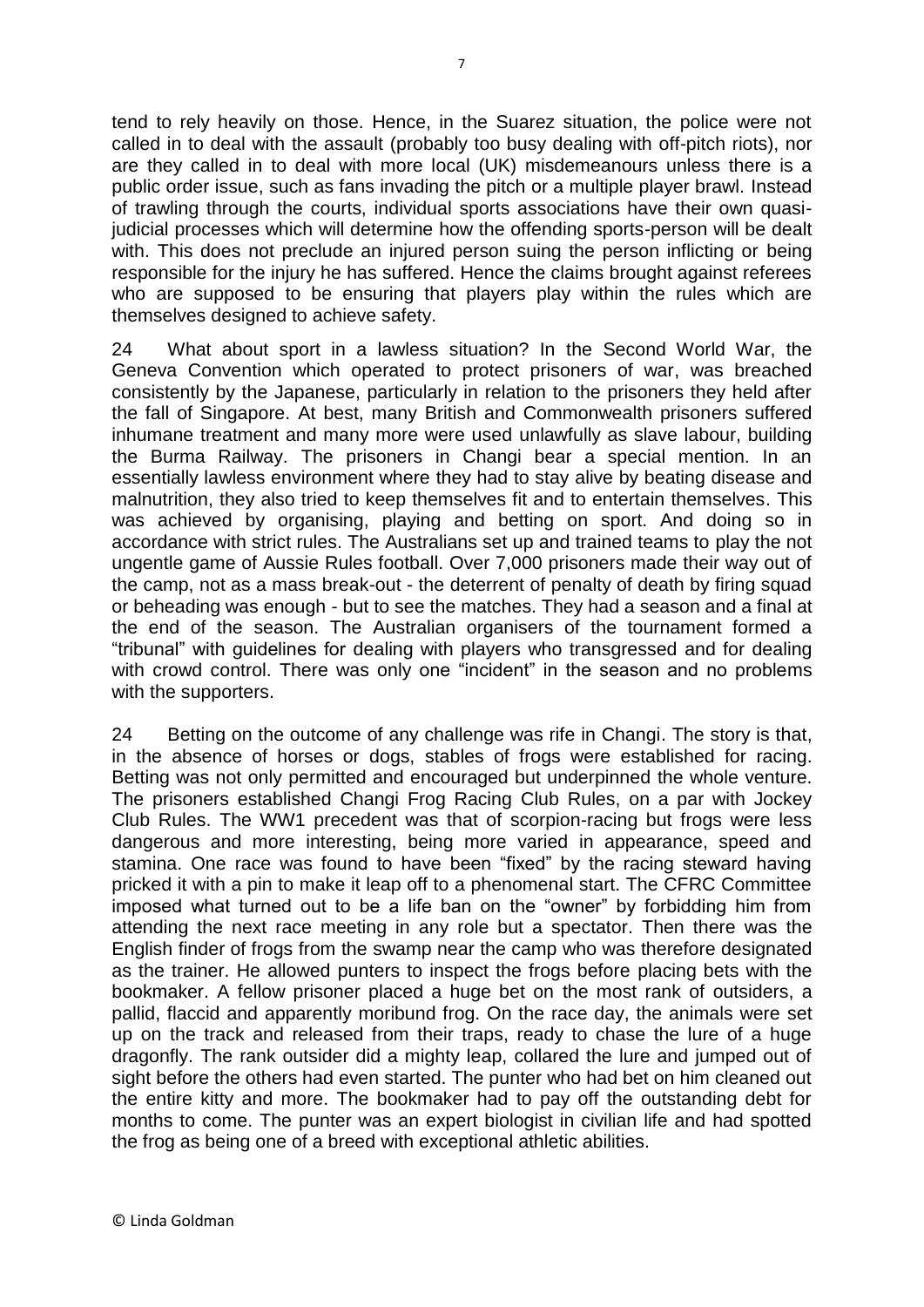25 The point is: sticking pins into a frog amounts to creating a similar advantage to doping outside the rules of the sport. Betting on the best frog, using superior knowledge is fair play. And the other point is that the rules of each game were established at the outset, even where international law had been abandoned. There was no allegation of match – or race – fixing of the sort that bedevils sport today.

## DISPUTE RESOLUTION IN SPORT

26 Other than being fervent supporters of or participants in sport, members of the Bar have a particular interest in the work generated by disputes in sport, whether resolving a dispute, advising once the dispute has arisen, assisting or running an alternative dispute resolution procedure or, ultimately representing a disputant in formal legal proceedings or one of the tribunals set up by a sport governing body.

27 Although there is the over-arching rule of law, depending on the type of dispute, many sports organisations are, indeed, a law unto themselves<sup>9</sup>. This does not necessarily work in employment disputes. In *Clyde & Co v. Bates van Winkelhof*  (2011) EWHC 668) it was held that an agreement to resolve an employment dispute by arbitration would deprive the employee of the statutory right to being claims in the employment tribunal. However, it is arguable that employment is a specialised area and, although administrative staff might want to go to an employment tribunal to resolve disputes involving a year's salary of, say, £50,000, that forum will be of little interest to those who earn that in hours or days or who can move on to a new team before the ink is dry on their old – now broken – contract. It is clear that there needs to be an argument about this before one side or the other can resolve the point since alternative dispute resolution by any means is the favoured process by most sports organisations. In any event, "buying" players is arguably just a fancy description for paying damages for the breach of contract that is invited by these legally sanctioned business transactions in sporting flesh.

28 Certainly, in the Premier League Football there is a Premier League Manager's Arbitration Tribunal, specifically for resolving disputes between managers and their clubs. There may be similar organisations in other sports. Arbitration has the advantage of ensuring that there is no publicity attached to the outcome, unless the parties choose or are ordered to waive their rights. Thus it is possible to access the October 2009 matter of *Kevin Keegan v Newcastle United Football Club Ltd* in which the arbitration outcome at paragraph 55, headed "Publication", reads: "*As indicated at the outset, we agree that both our Award and the reasons for it should be made public. To that end, we direct that both the Premier League and the Club should publish both on their respective websites. It also follows that the parties are at liberty themselves further to disclose and publish the Award and our reason for it as they choose*." The findings paragraph reads: "*We declare that Kevin Keegan was constructively dismissed by [the Club] for which [the Club] must pay to Kevin Keegan damages in the sum of £2 million plus interest to be assessed if not agreed*." This is a better result than he would have achieved in an employment tribunal.

 $\overline{\phantom{a}}$  $9$  Romans ii: 14 For when the Gentiles, which have not the law, do by nature the things contained in the law, these, having not the law, are a law unto themselves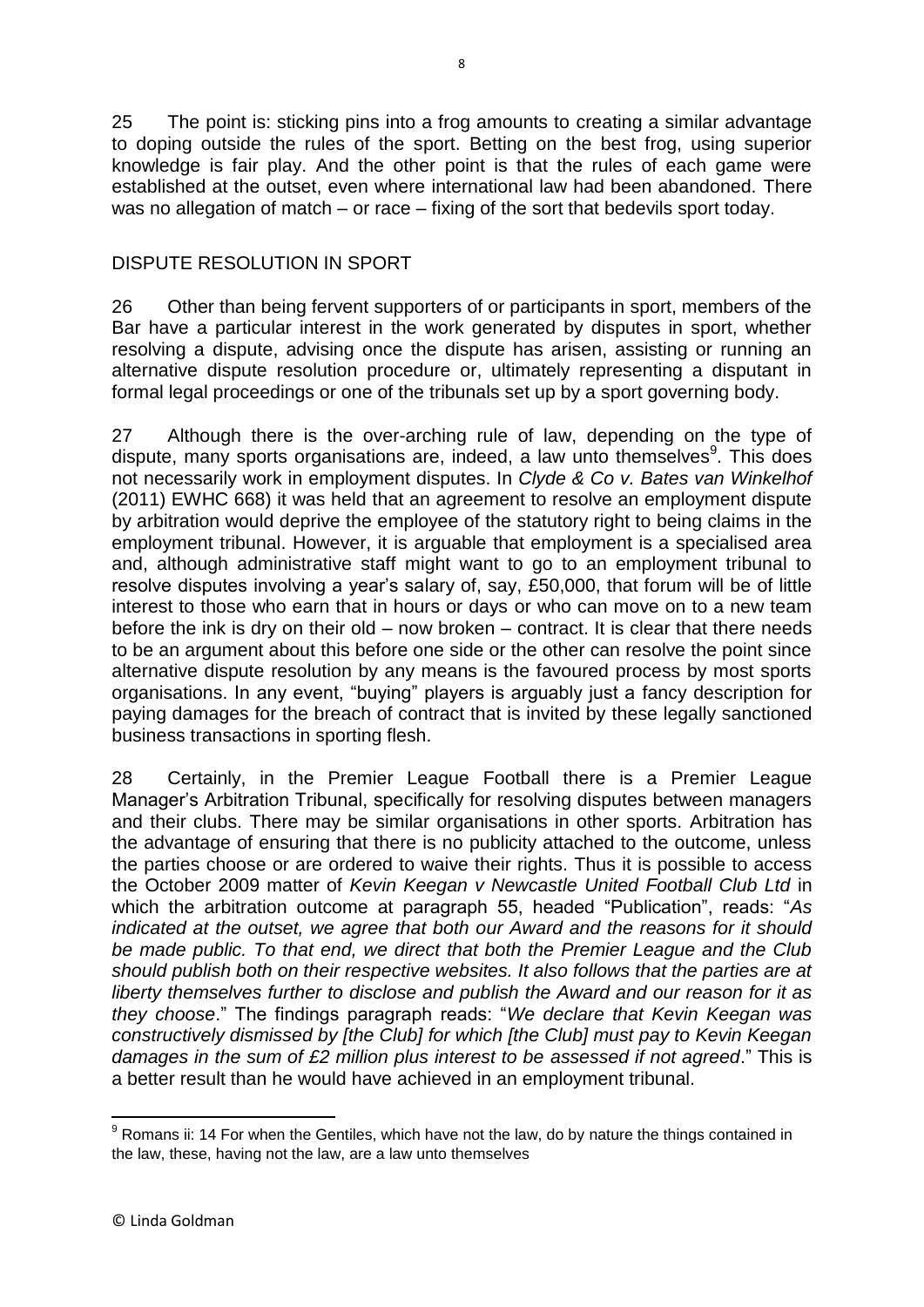29 Negotiation is the starting point in any attempt to settle a dispute. Before undertaking formal legal processes, mediation is of wide-ranging application as are other forms of ADR. Many sports contracts have 'after-the-event' clauses providing for ADR. Arbitration is much favoured because of its finality. An arbitration agreement in the rules of the Football Association was held not to contravene the right to a fair trial guaranteed by article 6 of the European Convention on Human Rights<sup>10</sup> when Wayne Rooney's agent, Paul Stretford, sought a declaration that the arbitration clause was invalid. To the extent that it did affect some of those rights, it was held that Stretford had waived them voluntarily.

30 The Independent Football Ombudsman (IFO) has been established as an integral part of football's self-regulatory system by the football authorities (The Football Association, The Premier League and The Football League) to receive and adjudicate on complaints which have not been resolved internally. It's not all about players:

30.1 IFO adjudication 12/08 resolved a season-ticket-holder's complaint that withdrawal of his membership was an excessive sanction for the use of his membership card by someone other than himself in contravention of the terms of use. The Club accepted the IFO's recommendation that the ban be limited to a period of 12 months from the date of cancellation of membership.

30.2 Another matter resolved by the IFO in Adjudication 12/10 related to disturbances at a Blackpool-West Ham Championship Play-Off Match at Wembley when the match organisers had failed to enforce the policy of segregation of the opposing fans, or perhaps that should be "the fans of opposing clubs." The IFO made wide-ranging recommendations: the Football League should review arrangements for ticket sales and apply strict conditions in writing, with a specific warning that breaches could lead to prosecution, although who would prosecute and on what grounds is not clear. Through one sales route, a single person had bought 600 tickets. All told, 654 Blackpool tickets were acquired by people with addresses within 20 miles of Upton Park.

## DOES THE PUNISHMENT FIT THE CRIME

31 Can anyone here imagine an employee remaining in employment after blatantly bringing the employer's company into disrepute? The best example at the moment is to go back to Suarez. He has several times behaved in a particularly violent, atavistic way. If a man argues with someone on the street and bites him in the course of the altercation, the man on the Clapham omnibus might well consider there to have been an assault. How much more seriously would the employer take this behaviour if the employee bit a fellow worker in the ordinary course of his work or in someone else's office? And the concerns might be further exacerbated by the adverse publicity. But not in football. A suspension for a few months involving lack of presence from the work he is being paid to do and then, back again. And, as it happens, again and again. The violence of biting is akin to any foul perpetrated: it has the effect of damaging the ability of the victim to play, reduces the capacity of

 $\overline{\phantom{a}}$ <sup>10</sup> *Stretford v Football Association Limited* [2007] EWCA Civ 238*.*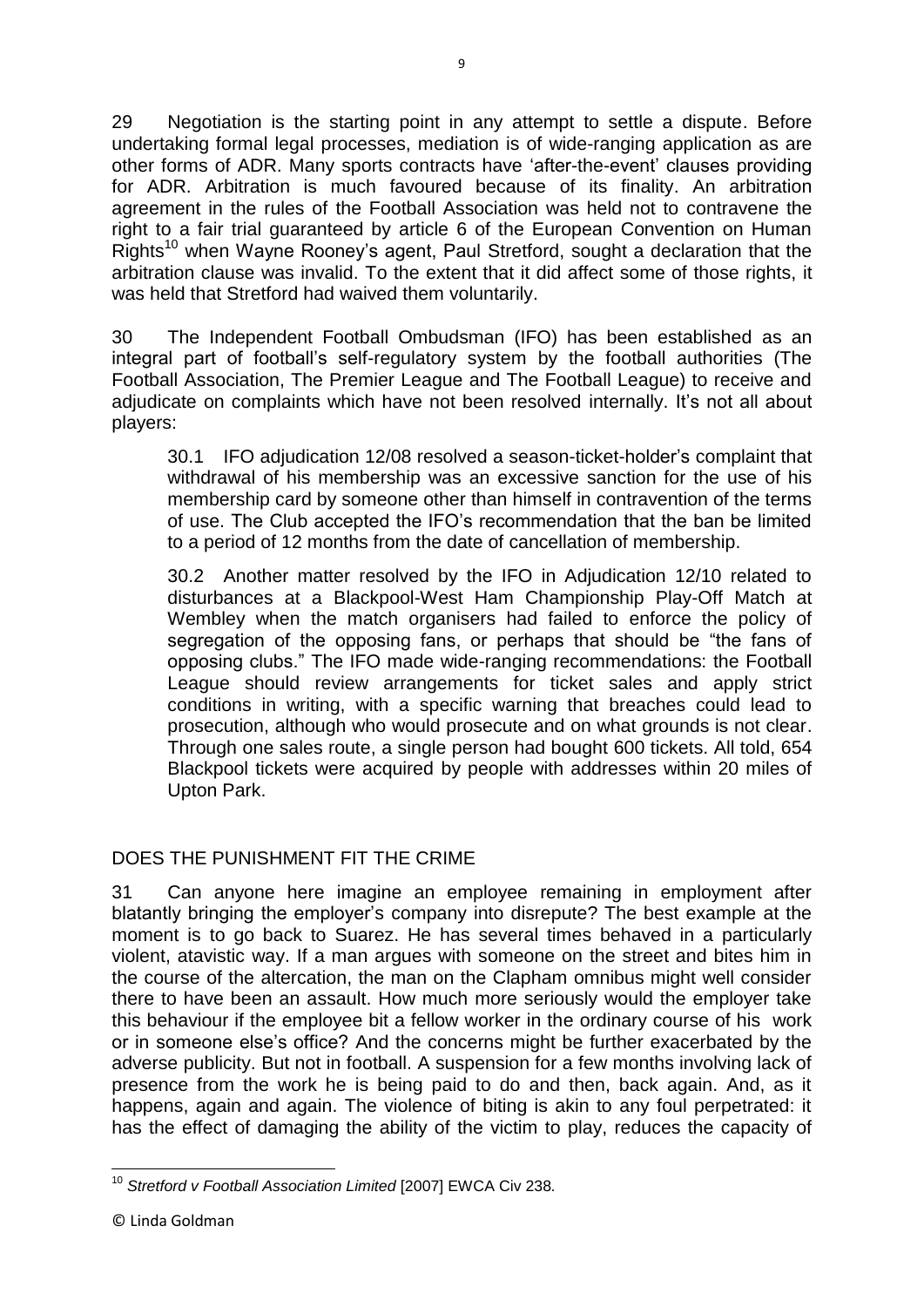the opposing team and, if the referee has noticed the incident, reduces the aggressor's team when the red card is shown. And this is tolerated because, for the time being, although the teeth are not to be trusted, the feet can be.

32 Some sporting bodies take disgraceful conduct more seriously. In 2009, in an incident which has come to be known as "Bloodgate" a wound was simulated by a Harlequin player, Tom Williams, who was taken off the pitch after biting into a capsule of fake blood – blood injuries must be treated off the pitch. Williams' supposed injury meant a specialist goal kicker could come on to the pitch as a substitute for Harlequins in the dying minutes of the game. Leinster held on to win the match. The physiotherapist was complicit in the procedure and the doctor who treated the wound made sure that there was a wound to treat by applying a scalpel to cut his inner lip. A hearing under the Heineken Cup Disciplinary Rules resulted in the player's suspension for three years from participating in any European Rugby Cup competition. Stephen Brennan, the Club physiotherapist was suspended for two years. The Club was held to be vicariously liable for the misconduct of its employees and fined E300,000. The doctor, Wendy Chapman, was hauled before the GMC as she had not only cut the player's lip but later lied about her role in the event. The GMC ruled that Dr Chapman's fitness to practise was not impaired, despite her actions. It held that her "actions were not in the best interests of her patient" and dealt with the doctor by giving her a warning that her conduct had been "unacceptable and should not be repeated". You can only say: there must have been excellent mitigation by counsel acting on her behalf.

33 What is the underlying precept? It is that rugby plays by the law. It metes out meaningful punishments. It follows the precepts of deterrence but relies on the inherent sense of fairness of its players. In other sports, it seems as if there needs to be a criminal conviction before the sporting body takes its role seriously.

## COMING UP TO DATE

34 Something happens in sport every day and there is an awful lot of it. Many papers devote more to sport than to current affairs. Unless the affairs are those of the hearts of footballers. The only way to keep up to date is to read the papers and see if there is anything new. Current demons in sport are: doping; corruption; bribery; match-throwing.

35 Although last month is old news, on 20 June two businessmen and a former Whitehawk FC player were convicted of plotting to fix the results of football matches. The businessmen had particularly targeted lower paid players who would be more susceptible to the economic advantages of corruption. The point of fixing the matches was to ensure that gambling would guaranteed as profitable.

36 The Telegraph and Channel Four's Dispatches programme reported on 23 Jun 2014 that their undercover investigation had exposed a match-fixing agreement involving Ghana's national team. The allegations have been strongly denied by those allegedly involved. On a similar theme, on 27 May, the National Crime Agency was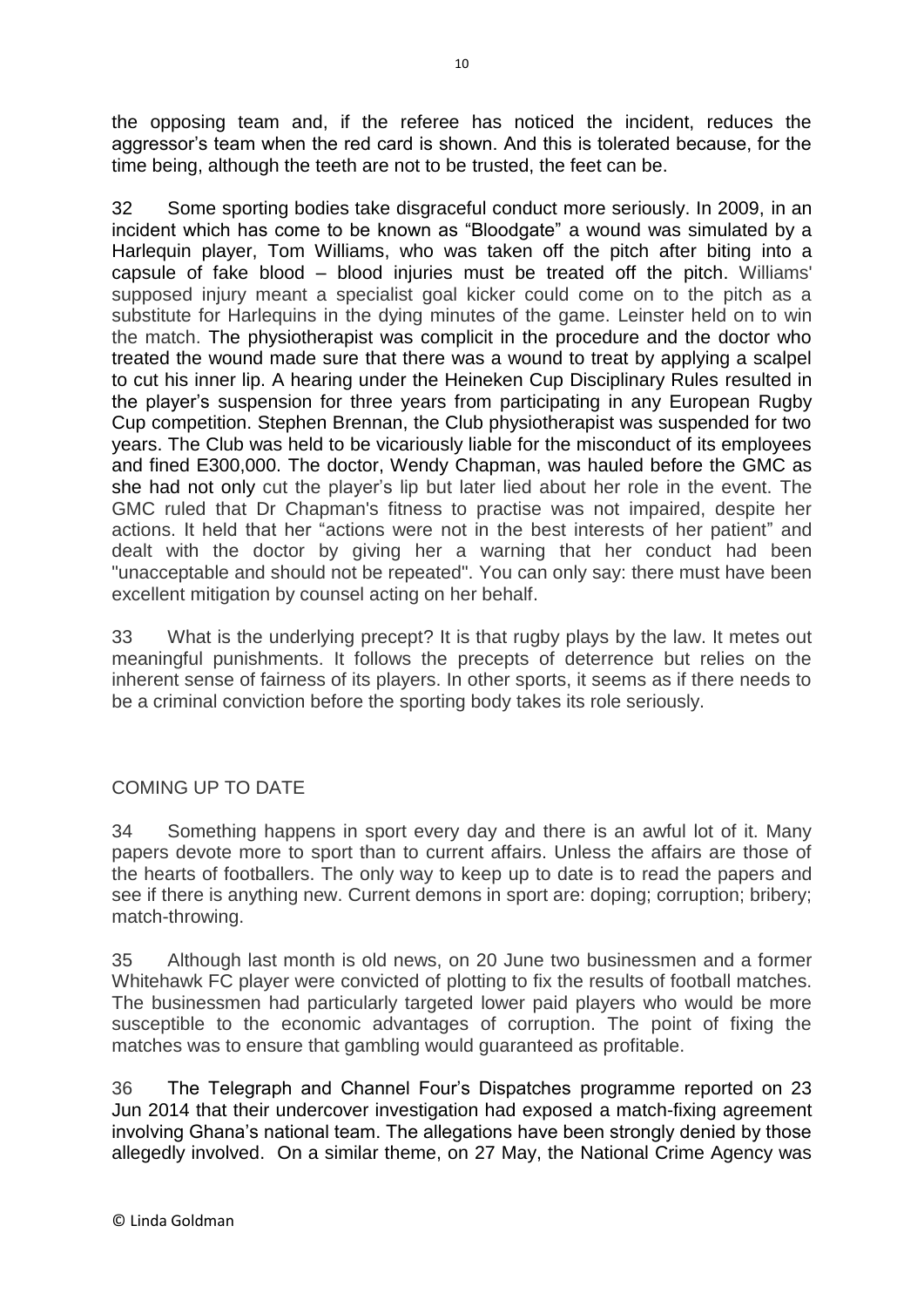reported to have launched a match-fixing investigation into the following night's friendly between Scotland and Nigeria, hosted by Fulham FC at Craven Cottage.

## **CONCLUSION**

37 Bribery and conspiracy to bribe has been described as a cancer in the sport. Some sports writers say that players should be banned for life. Drug misuse is another evil underlying and damaging the sporting ethos. In effect, it appears that white-collar crime has moved into the gap left by crowd crimes and violence on the terraces, now that the terraces have all been replaced by health and safety compliant seating.

38 Although we may be far removed from the Corinthian ideal in some areas of sport, from the legal perspective, it is clear that there is no aspect of sport, whether it is played fair or foul, that does not attract the attention or need the services of our profession. Watching Brazil be humiliated as a post-script to this talk brings to mind George Orwell's views on international sport, having seen national fervour whipped to a frenzy in a match played in November 1945 between Dinamo Moscow and Arsenal at White Hart Lane<sup>11</sup>. He said:

"*I do not, of course, suggest that sport is one of the main causes of international rivalry; big-scale sport is itself, I think, merely another effect of the causes that have produced nationalism. Still, you do make things worse by sending forth a team of eleven men, labelled as national champions, to do*  battle against some rival team, and allowing it to be felt on all sides that *whichever nation is defeated will "lose face".*

*I hope, therefore, that we shan't follow up the visit of the Dynamos by sending a British team to the USSR. If we must do so, then let us send a second-rate team which is sure to be beaten and cannot be claimed to represent Britain as a whole. There are quite enough real causes of trouble already, and we need not add to them by encouraging young men to kick each other on the shins amid the roars of infuriated spectators*."

7.2 For football, read "sport" in general. When Bill Shankly (1913-1981), manager of Liverpool, was asked, "How would you like to be remembered?" He said,

"That I've been basically honest in a game in which it is sometimes difficult to be honest. Sometimes you've got to tell a little white lie to get over a little troublesome period of time. I'd like to think that I have put more into the game than I have taken out. And that I haven't cheated anybody, that I've been working for people honestly all along the line, for the people of Liverpool who go to Anfield. I'd like to be recognised for trying to give them entertainment.

"Some people believe football is a matter of life and death. I am very disappointed with that attitude. I can assure you it is much, much more important than that."

**<sup>.</sup>**  $11$  This is not the place to explain this anomalous venue.